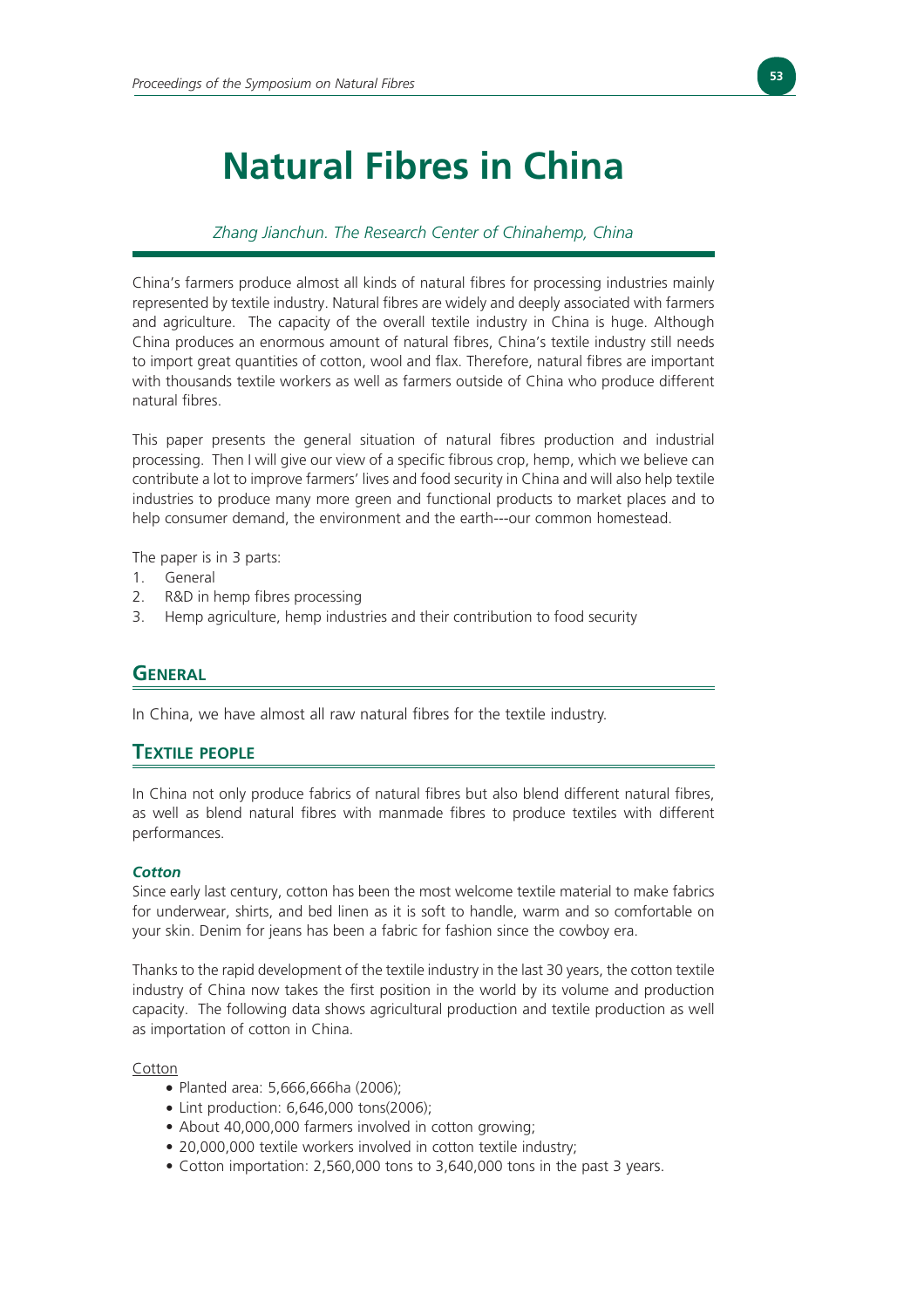

#### Figure.1 Cotton spinning spindles in China





With 110 million cotton spinning spindles (according to information at beginning of 2008), we have a very clear picture of the capacity of Chinese cotton textile industry. Production of cotton yarns in China has been greatly increasing in recent years and its average increase has been about 18% since 2000

#### *Bast fibres*

Chinese farmers produce different kinds of bast fibres crops such as ramie, flax, hemp and kenaf, while textile processing capacity of bast fibres in general is doubtless also the number one of the world. Textiles made of flax and hemp are always present in top fashion design circles. But China still needs to import a lot of flax. The following data shows the general picture of agricultural and textile production, as well as importation of bast fibres in China

The above data show the processing capacity of flax is larger, but agricultural production of flax in China can only supply 40% raw materials to factories.

#### *Wool, silk, cashmere*

In the last 20 years, China has had the largest wool textile industry, and about 76% of its wool has been imported from countries such as Australia, New Zealand, Uruguay, and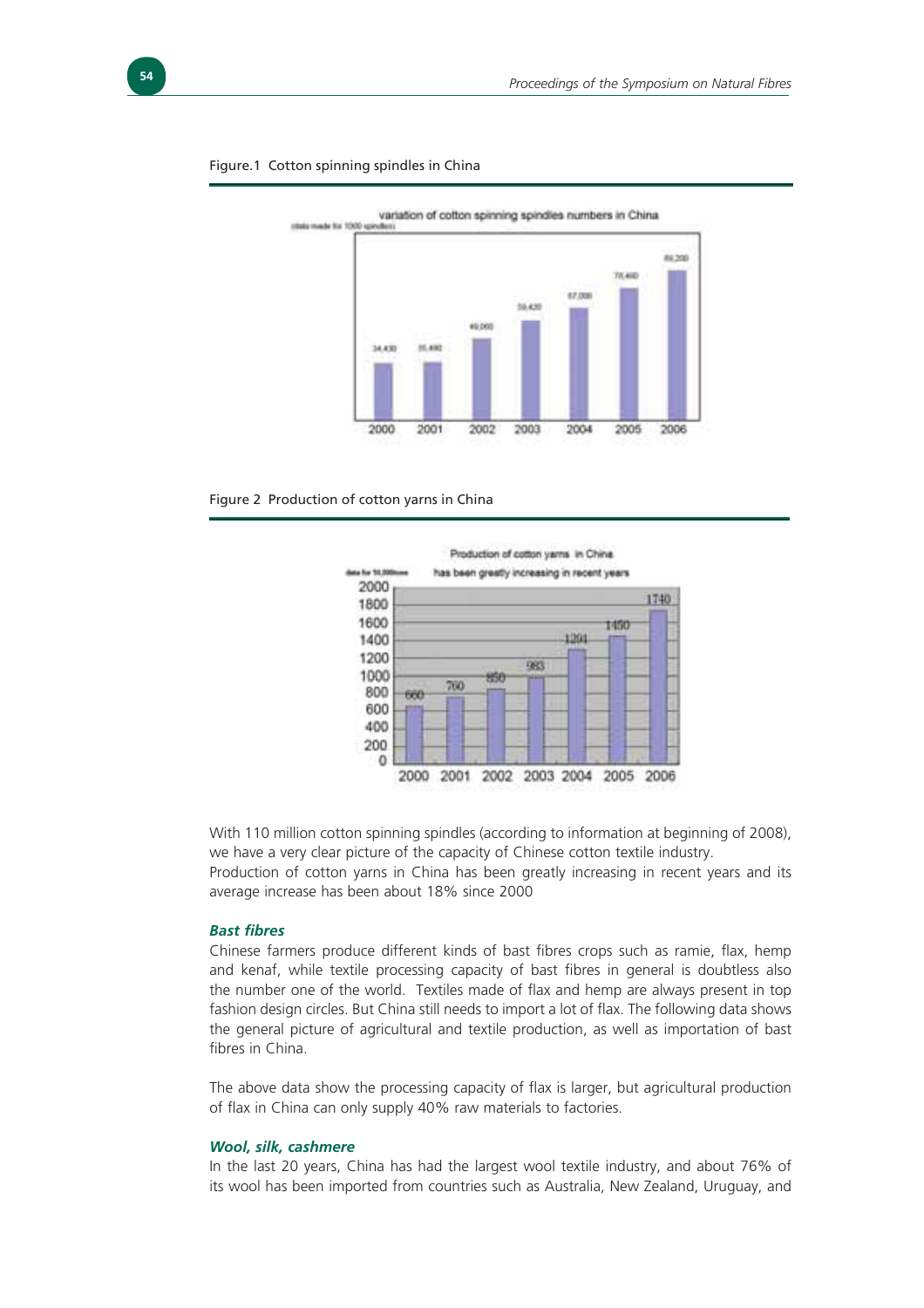Figure 3 Bast fibres production and processing in China

| <b>Type Bast Fibres</b> | <b>Production in</b> | <b>Processing</b> |  |  |
|-------------------------|----------------------|-------------------|--|--|
|                         | China (tonnes)       | amount (tonnes)   |  |  |
| Ramie (refined)         | 113 500              | 110 000           |  |  |
| Flax (scutched)         | 103 000              | 258 600           |  |  |
| Hemp (refined)          | 4 0 0 0              | 4 0 0 0           |  |  |
| Kenaf (retted)          | 158 000              | 158 000           |  |  |
| Jute (retted)           | 0                    | 29 000            |  |  |

Figure 4 Wool, cashmere, raw silk production and processing in China

| <b>Type Bast Fibres</b> | <b>Production in</b><br><b>China (tonnes)</b> | <b>Processing</b><br>amount (tonnes) |
|-------------------------|-----------------------------------------------|--------------------------------------|
| Wool (scoured)          | 83 000                                        | 359 700                              |
| Cashmere                | 8 9 0 0                                       | 6 100                                |
| Raw silk                | 141 500                                       | 109 000                              |

Argentina Almost all silk textiles and cashmere textiles are made in China because Chinese farmers and goatherds supply the majority of these raw materials. The following data shows the production and textile processing of these animal fibres in China

The above data shows that China can only supply 24 percent of the wool required by its factories and the rest (76%) has to be imported.

Both natural fibres and manmade fibres make an indispensable contribution to the quality of textiles. But it is very important to make consumers understand that using more natural fibres in clothing means not only more comfort but also a great contribution to mother nature.

#### **R&D IN HEMP FIBRES PROCESSING TECHNOLOGIES**

The birthplace of hemp is China. Archaeological discoveries show that we can backdate its self-sown growing to between 6,000 to 9,000 years ago. Archaeological specimens also show that, about 4,000 years ago, the Chinese people started widely growing the crop for food and clothing. Chemical analysis shows no THC in these specimens. About 3,000 years ago, hemp was introduced to India and then some mutative varieties of the plant appeared which have high content of THC and of course the variety with high THC content has other names as hashish or marijuana. In China, the growing of hemp is under the control of the Narcotics Control Bureau of the Ministry of Public Security. In recent years, China has developed Yunma 1 and Yunma 2 as varieties of very low THC content meeting the international standard for hemp.

Hemp and flax textile processing technologies are very similar, because the textile properties of hemp are very close to those of flax. Without a DNA check, even the most experienced textile expert can not tell the difference between flax fabric and hemp fabric. Pure hemp fashion fabric is made for niche markets with high value, but the quantity of the fibres used in this sector is limited. China's textile processing capacity in general is enormous and especially for cotton. So we believe that developing hemp fibre processing technologies will blaze a new path and this will become a wide road that will facilitate the integration of hemp fibres into the cotton textile system, wool textile system, silk textile system, cashmere textile system and also for blending hemp fibres with manmade fibres. We believe this idea is correct in China because it will bring a brighter future for using hemp in textiles.

#### *Cottonisation of hemp fibres*

We cottonise traditional hard fibres from hemp into quite fine, soft and workable textile fibres nearly like cotton. One kilogram of textile fibres can be produced from 2 kgs of hemp bark.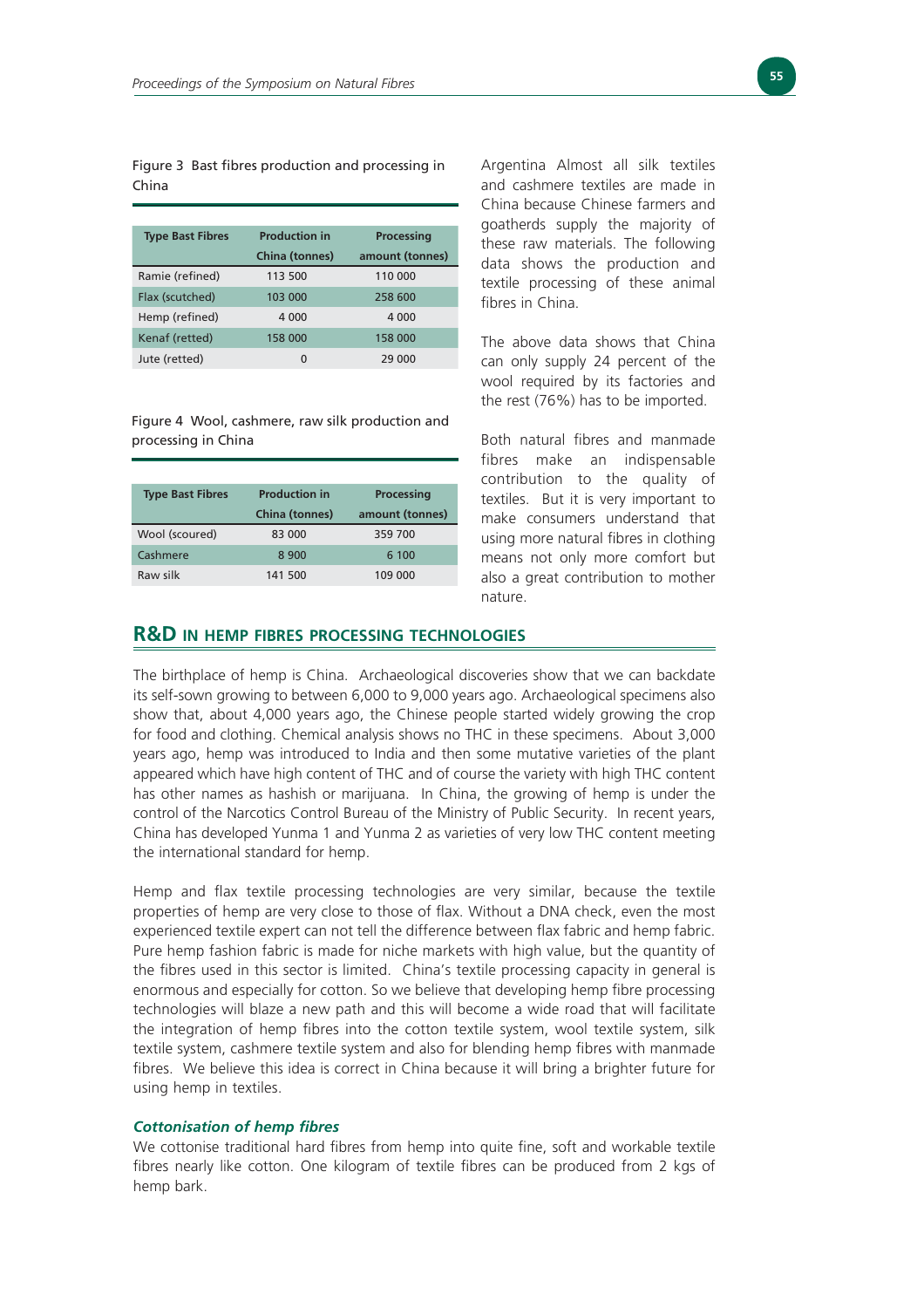#### *Hemp viscose fibre*

We also successfully make viscose fibres (both filament yarn and staple fibres) from hemp core hurd (shiv). Hemp rayon staple is ideal for cotton textiles. A very interesting point is that hemp viscose fibre has very strong anti-bacterial properties just like natural hemp fibres. This has been established both by our laboratory and by the laboratory of the Japanese company Asahi Kasei.

One kilogram of viscose fibres can be produced from 3 kgs of hemp core hurd.

#### *Characters of hemp fibres*

The inherent and special performance properties of hemp are very important in the market because they are attractive selling points of hemp textiles to consumers. Following are the major functional qualities of hemp fibres.

In Contrast with cotton, hemp has the best quality of moisture (sweating) absorption and dispersion. Very high adsorbability to toxic gases of hemp is an excellent attraction for household textiles.

#### *How to cottonise hemp fibres*

By a group of degumming technologies, we cottonise hemp fibres. We developed some new technologies and machines to process hemp into fibres for the cotton system as well

Figure 5 Hemp fibre Figure 6 Properties of hemp fibre



| <b>Specifications</b>      | Unit           | Hemp          | Cotton        |
|----------------------------|----------------|---------------|---------------|
| Fiber length               | mm             | $20 - 25$     | 25-31         |
| <b>Fineness</b>            | tex            | $0.22 - 0.38$ | $0.12 - 0.20$ |
| Tenacity                   | N tex          | >0.48         | 0.22          |
| <b>Breaking elongation</b> | $\frac{0}{0}$  | $2.2 - 3.2$   | 7.12          |
| Young's modul              | N.tex          | $16 - 21$     | $6.00 - 8.20$ |
| Heat resistance            | Deg centigrade | 370           | 190           |
| Moisture absorption        | Mg/min         | 2.18          | 1.33          |
| Moisture dissipation       | Ma/min         | 4.4           | 2.37          |

#### *Natural Anti-bacterial Quality of hemp*



Figure 7 Test results show that hemp fibres repress Nosocomial germs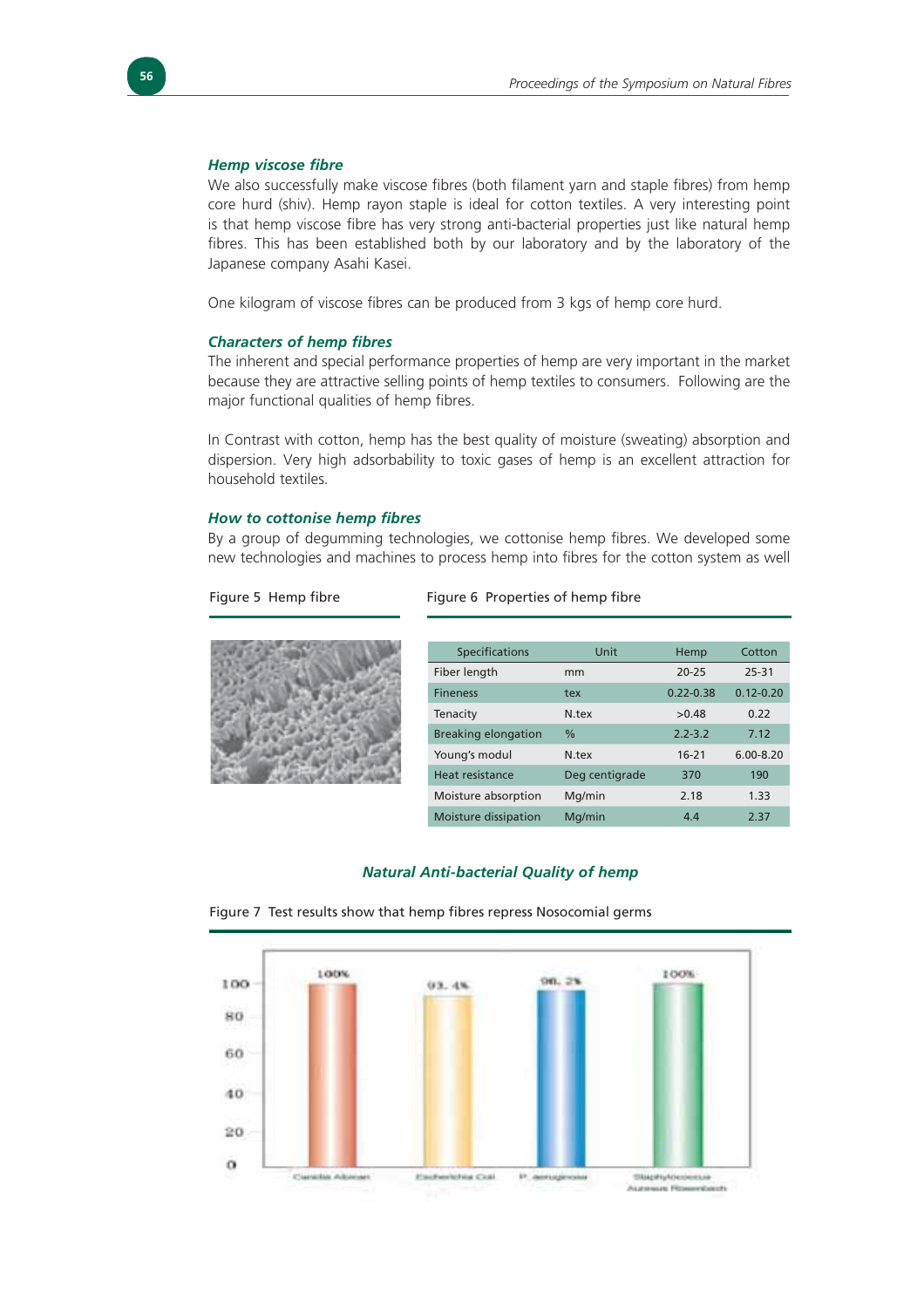#### Figure 8 Adsorbability to formaldehyde of hemp and cotton



## Figure 9 Adsorbability to benzene of hemp contrasted to cotton



Benzene adsorbability of hemp is 6- 7 times higher than that of cotton

### Figure 10 TVOC adsorbability of hemp contrasted to cotton



TVOC adsorbability of hemp is 6-7 times higher than that of cotton.

# *Unique adsorbability*

Formaldehyde adsorbing capacity of hemp is 9-10 times higher than that of cotton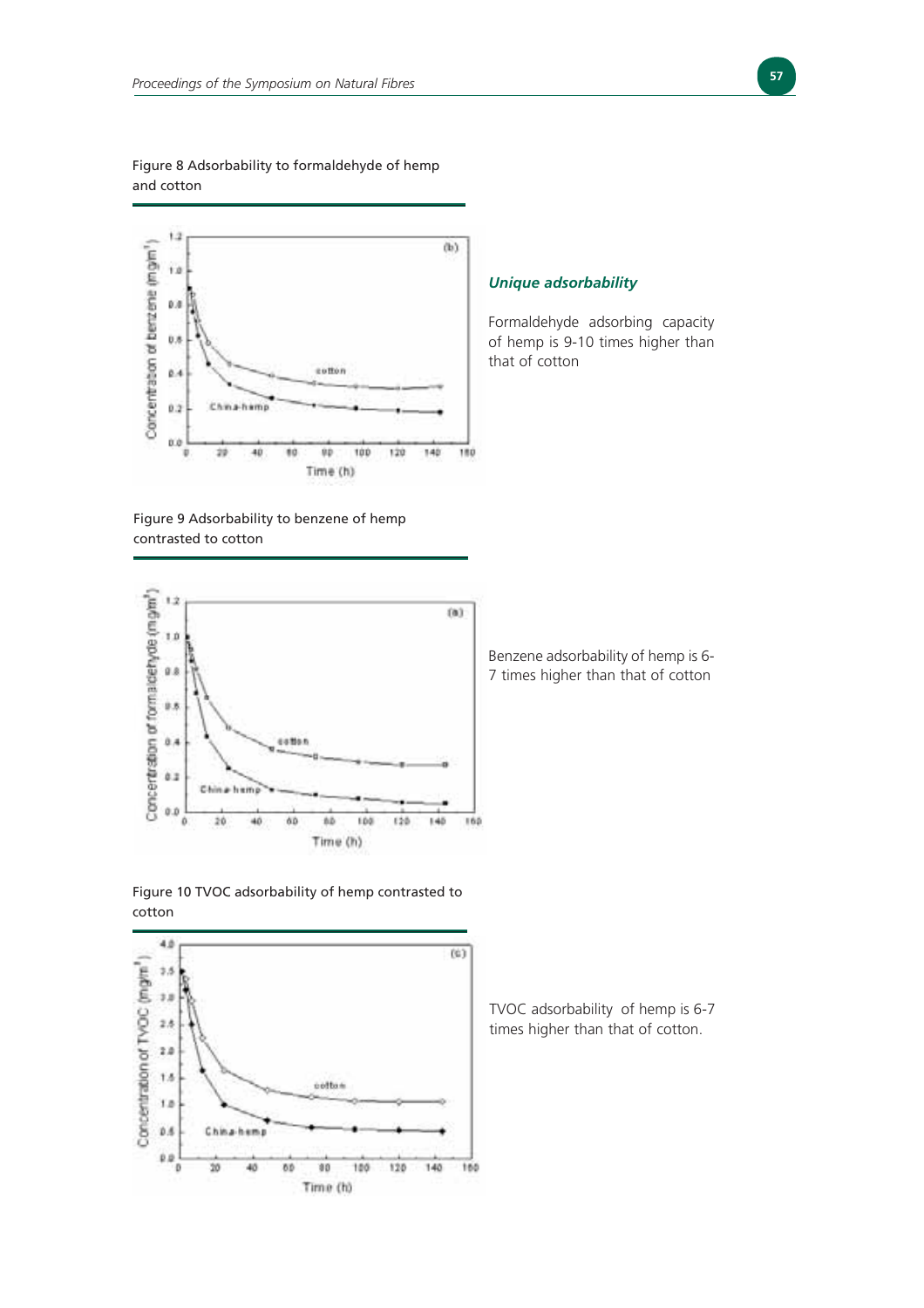



UV Resistance of Hemp is excellent

as for the wool system and for blending with man-made fibres. The following photos show some machines we developed.

#### *Why we make hemp viscose fibres*

Viscose fibre made from hemp hurd (shiv) is a special type of functional viscose fibre. And it makes economic sense to use this non-food crop as raw material for industry.

The usual raw material for producing viscose fibre in China is linters. But we can successfully make viscose from hemp core hurd. By using hemp for viscose production:

- 1. The shortage of supply of linters in China can be overcome;
- 2. The cost of viscose can be decreased;
- 3. Also farmers benefit more

Hemp viscose fibre has also very good resistance to UV; therefore fabrics made by hemp viscose will have much stronger UV resistance than viscose made from linters.

Our test shows that hemp viscose has anti-bacterial character similar to the fibres extracted from hemp bark



Figure 12 Cottonisation of hemp fibres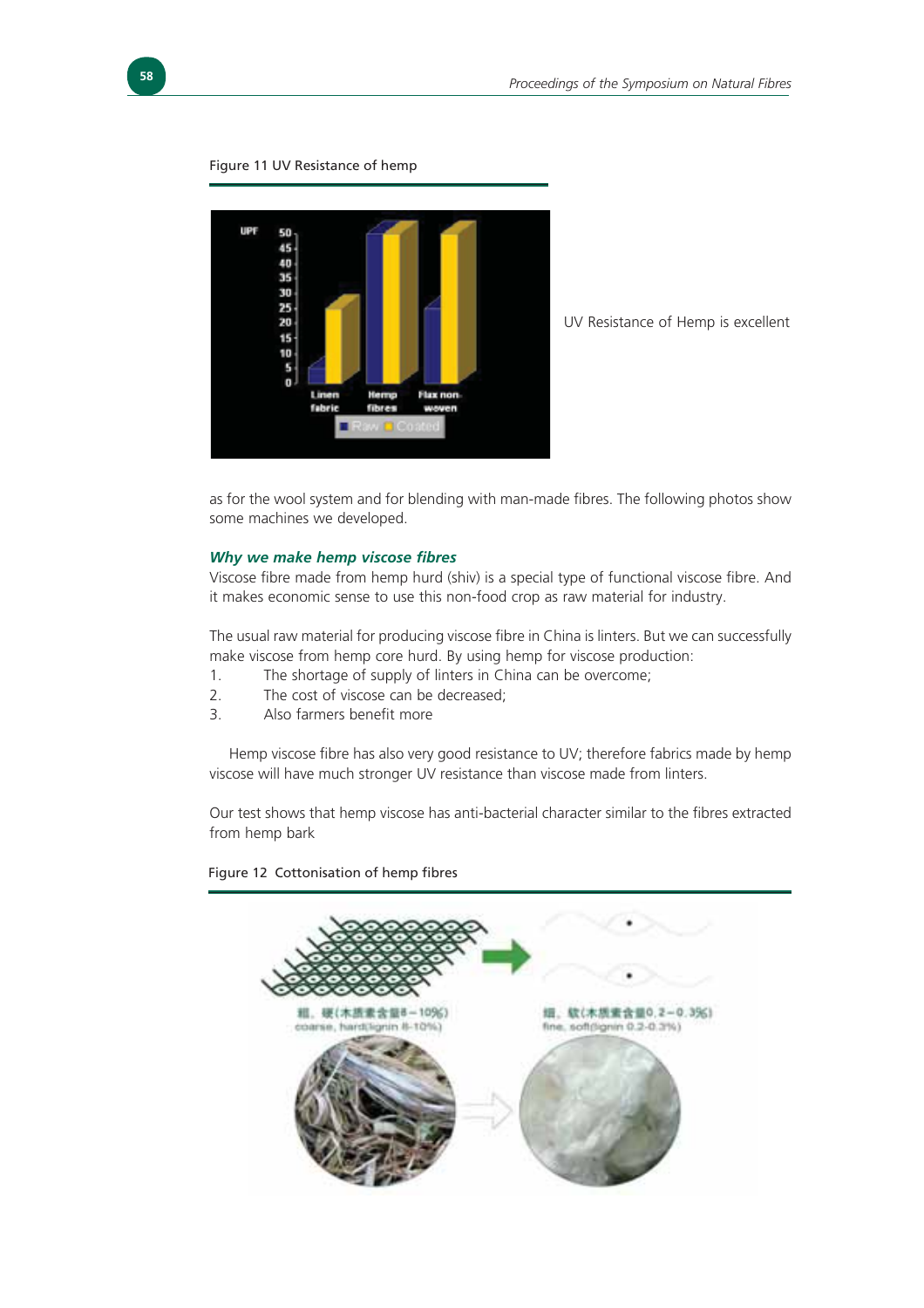#### Figure 13 machines that have been developed



**CUTTER** 



FIBRE SEPARATING BLEACHER & WASHER



机械软麻机 **MECHANICAL** SOFTENING MAC

#### Figure 14 machines that have been developed



Figure 15 machines that have been developed



● 开松梳理机 OPENNING & CARDING MAC



DRAFTING & BREAKING MAC



●高速分离梳理机

HIGH SPEED COMBING MAC

# **HEMP AGRICULTURE AND HEMP INDUSTRIES CONTRIBUTE TO FOOD SECURITY**

#### *Hemp agriculture: benefits for Food Security*

Hemp is the greenest crop that requires only very poor soil. In China growing hemp is possible in almost all places. We have summarized the following benefits and these make a strong argument for improving food security in China.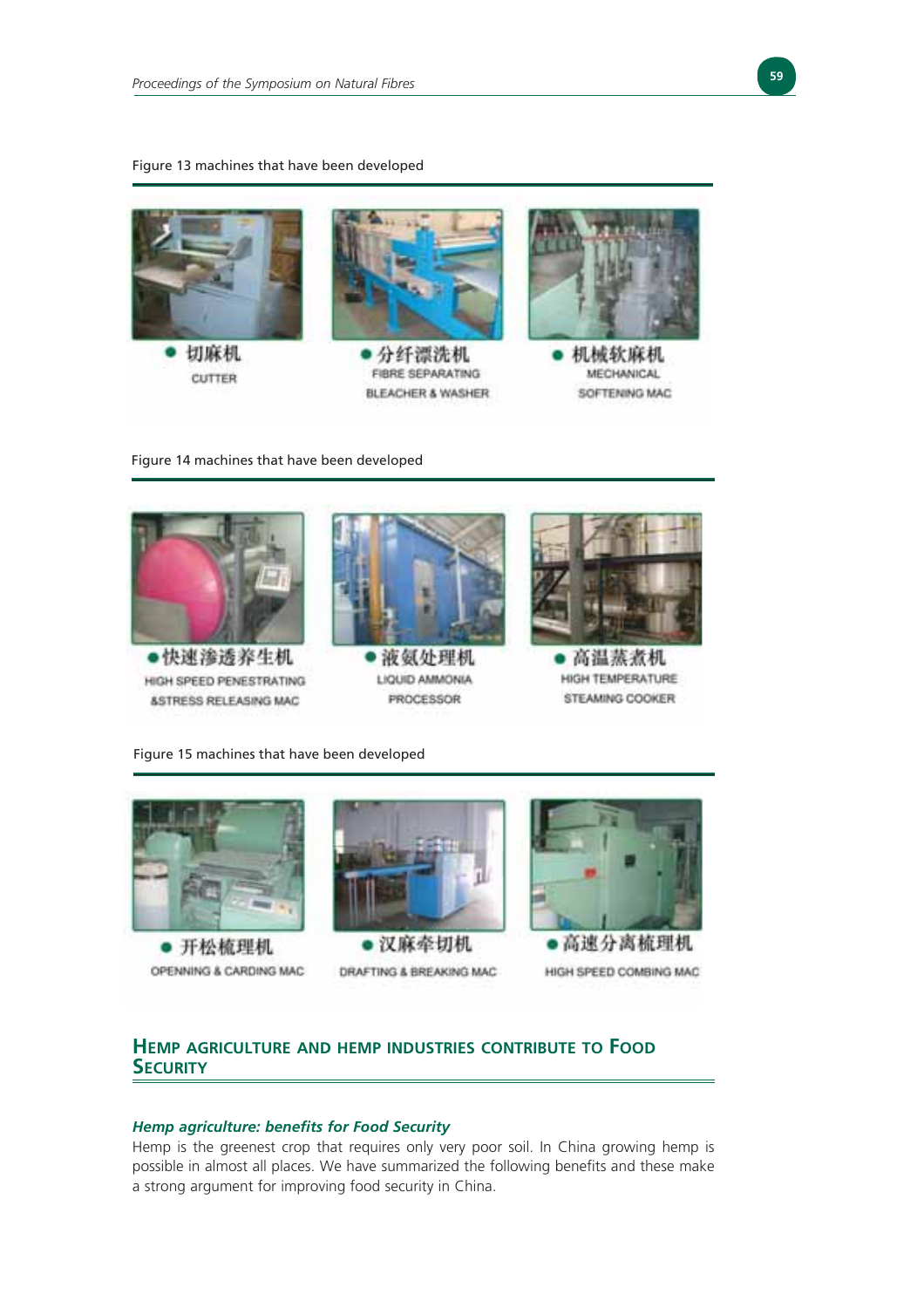

#### Figure 16 specification of viscose staple fibers made by hemp core hurd

| <b>Item</b>      | <b>Spec</b>      | Origin | Colour | Dry      | Wet      | Drv        | Luster        |
|------------------|------------------|--------|--------|----------|----------|------------|---------------|
|                  |                  |        |        | denacity | tenacity | elongation |               |
|                  |                  |        |        | cN/dtex  | cN/dtex  | %          |               |
| $1.5d \times 38$ | $1.67 \times 38$ | China  | White  | 2.49     | 1.53     | 22.31      | <b>Bright</b> |
| $3d \times 62$   | $3.34 \times 62$ | China  | White  | 2.44     | 1.41     | 25.72      | <b>Bright</b> |

Cotton growing needs correct soil conditions and a great amount of pesticide must be used

Hemp can be grown in much poorer soil and requires much less pesticide, which is a contribution to the protection of soil and environment.

If 1,333,333 ha. of hemp is grown, China can reduce its area of cotton by the same amount, which means this 1,333.333 ha. can be used for growing food crops!

Our great plan is to grow 1,333,333 ha. of hemp to produce 2,000,000 tons of fibres for China textile industry

The main crops in the plains of northern China are soybean and wheat; hemp is the best choice for rotation crops - farmers make better use of their lands and make more money at the same time.

The map in fig 17 shows that major cotton growing regions are also the same regions where major food crops such as rice and wheat grow.

In the map of Fig 18, the green coloured parts are the regions where we plan to grow 1,333,333 ha. of hemp. Hemp will not displace food in the regions, because in some cases they are not major food growing areas, and in others hemp will be ideal as rotation crop.



Figure 17 cotton growing regions in China